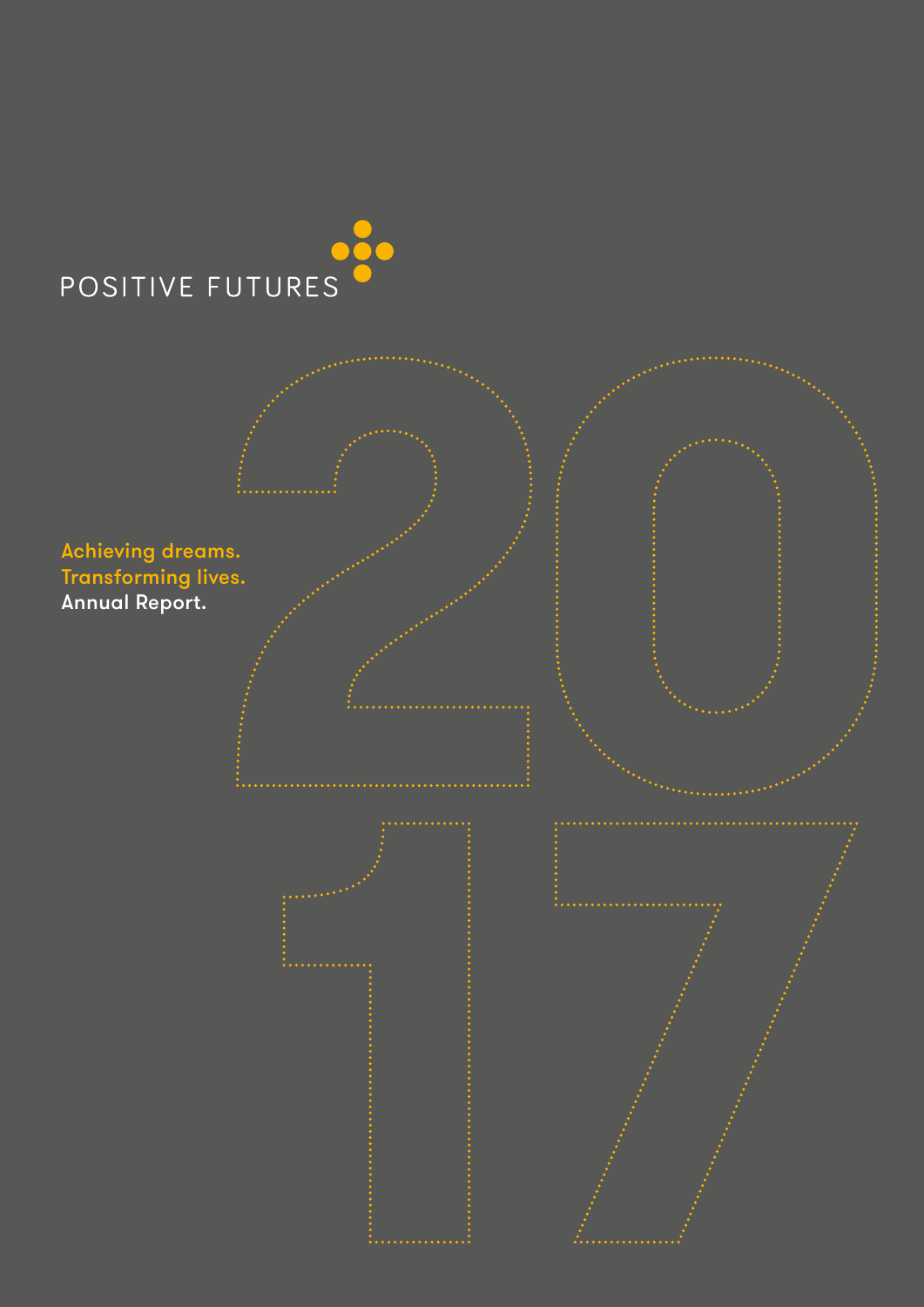#### **Contents**

| Chief Executive's report                                                                                                                                                                                                             |    |
|--------------------------------------------------------------------------------------------------------------------------------------------------------------------------------------------------------------------------------------|----|
|                                                                                                                                                                                                                                      |    |
| Positive Futures comes of age <b>[47]</b> The Section Assembly of Section Assembly of Section Assembly of Section Assembly of Section Assembly of Section Assembly of Section Assembly of Section Assembly of Section Assembly of S  |    |
|                                                                                                                                                                                                                                      |    |
| Making a difference <b>with a set of the contract of the contract of the contract of the contract of the contract of the contract of the contract of the contract of the contract of the contract of the contract of the contrac</b> |    |
|                                                                                                                                                                                                                                      |    |
|                                                                                                                                                                                                                                      |    |
|                                                                                                                                                                                                                                      | 15 |

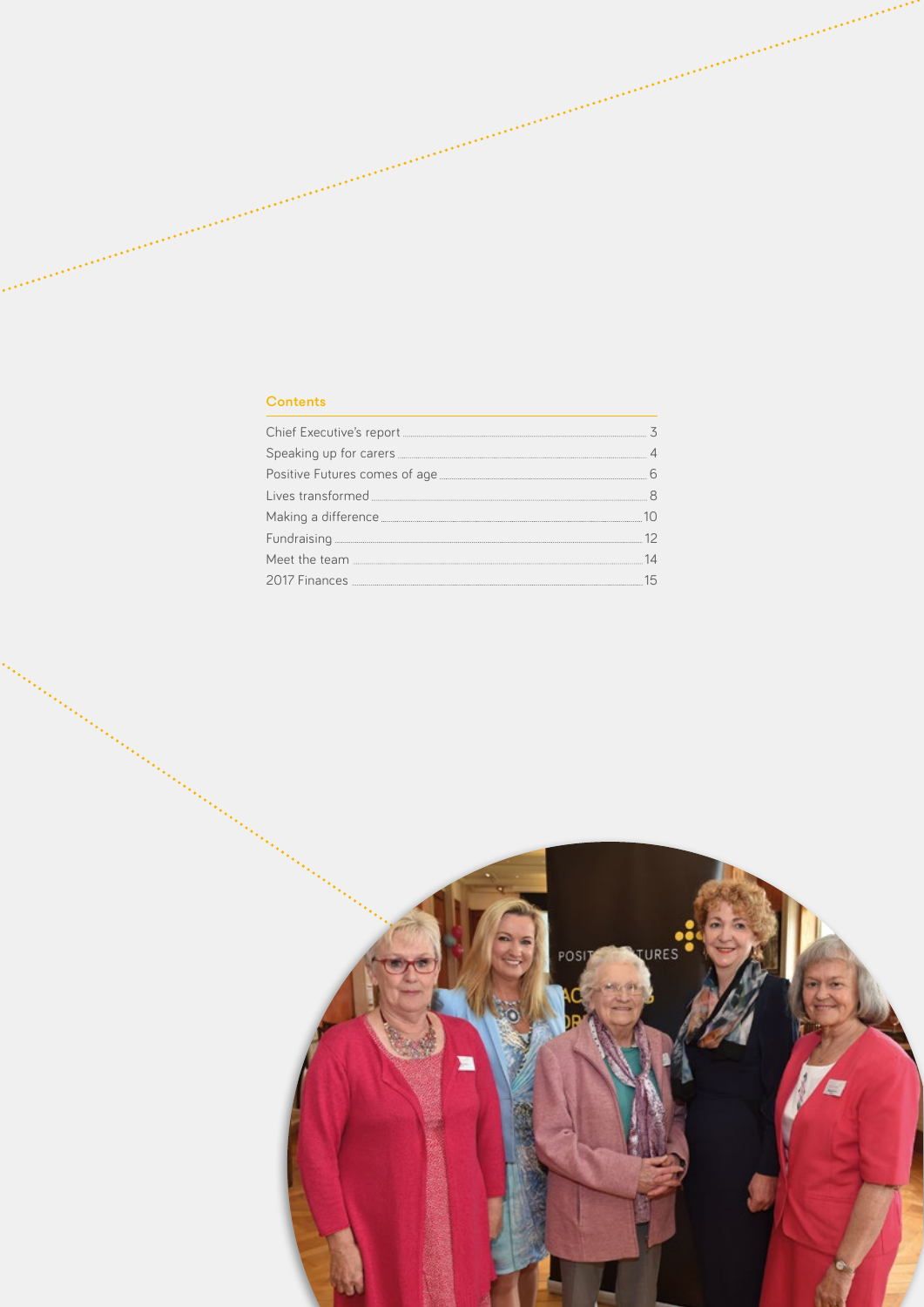# Chief Executive's report

i de la propincia de la construcción de la construcción de la construcción de la construcción de la construcción de la construcción de la construcción de la construcción de la construcción de la construcción de la construc

"In September 2016, with funding from the Big Lottery, we started a new support service for families

At the end of March 2017, we supported 371 people, including adults, children and their families and carers.

This was a slight reduction on the previous year, because our Big Lottery-funded Better Futures pilot project for older carers was concluded. We are continuing to support the carers involved in whatever way we can, including assisting them to establish their own support group. The project's impact was measured and reported on by the University of Ulster. Better Futures also helped us produce the Carers' Charter, which has the potential to improve the lives of all carers and in particular, lifelong carers, across Northern Ireland.

Across the other services in the organisation we supported an additional 63 people compared with 2015-16.

In September 2016, with funding from the Big Lottery, we started a new support service for families. Over the next 5 years, Brighter Futures will help 100 children (from birth to 12 years) in the Fermanagh area to develop new skills and strong, nurturing relationships with their carers, siblings and the wider community.

In keeping with our Strategic Aims, by March 2017, 97% of people in our Supported Living Services had taken part in "The Life I Want" project, meaning that they each benefit from a personalised support planner. This has led to significant improvements in giving people control over their lives.

During the year, we increased the number of people who use their own money to access our support services from 43 to 60. Self-Directed Support gives people flexibility in choosing the support that best suits them. One of our other main Strategic Aims was to increase the number of people who know about Positive Futures and the services we offer. To this end, we enjoyed a number of successful charity partnerships, including those with the Northern Ireland Assembly and the Lord Mayor of Belfast.

We also enjoyed significant media coverage, including items on BBC Newsline and BBC Breakfast News, as well as interviews on BBC Radio Ulster's "On Your Behalf" programme and BBC Radio 4's "You and Yours." An item featuring 92-year-old carer Jenni Hull was viewed a remarkable 1.7m times on the BBC's Facebook page.

A major challenge in 2016-17 has been a further reduction in public sector funding for services at a time when our costs for providing those services are increasing. We have put a number of measures in place to deal with this. Like the rest of the care sector, we have had difficulty in recruiting staff in some areas but we continue to work to improve the situation.

A challenge in the coming year will be the National Living Wage and how it is applied to staff who sleep over as part of their duties. Despite the fact that health and social care commissioners are, to date, unwilling to make a determination as to how night time support is categorised in terms of National Living Wage, we will continue to engage with them and other key stakeholders to ensure that changes are appropriately funded.

My thanks, as always, to our dedicated staff and volunteers, who are such a vital part of what we do at Positive Futures.

#### Agnes Lunny OBE Chief Executive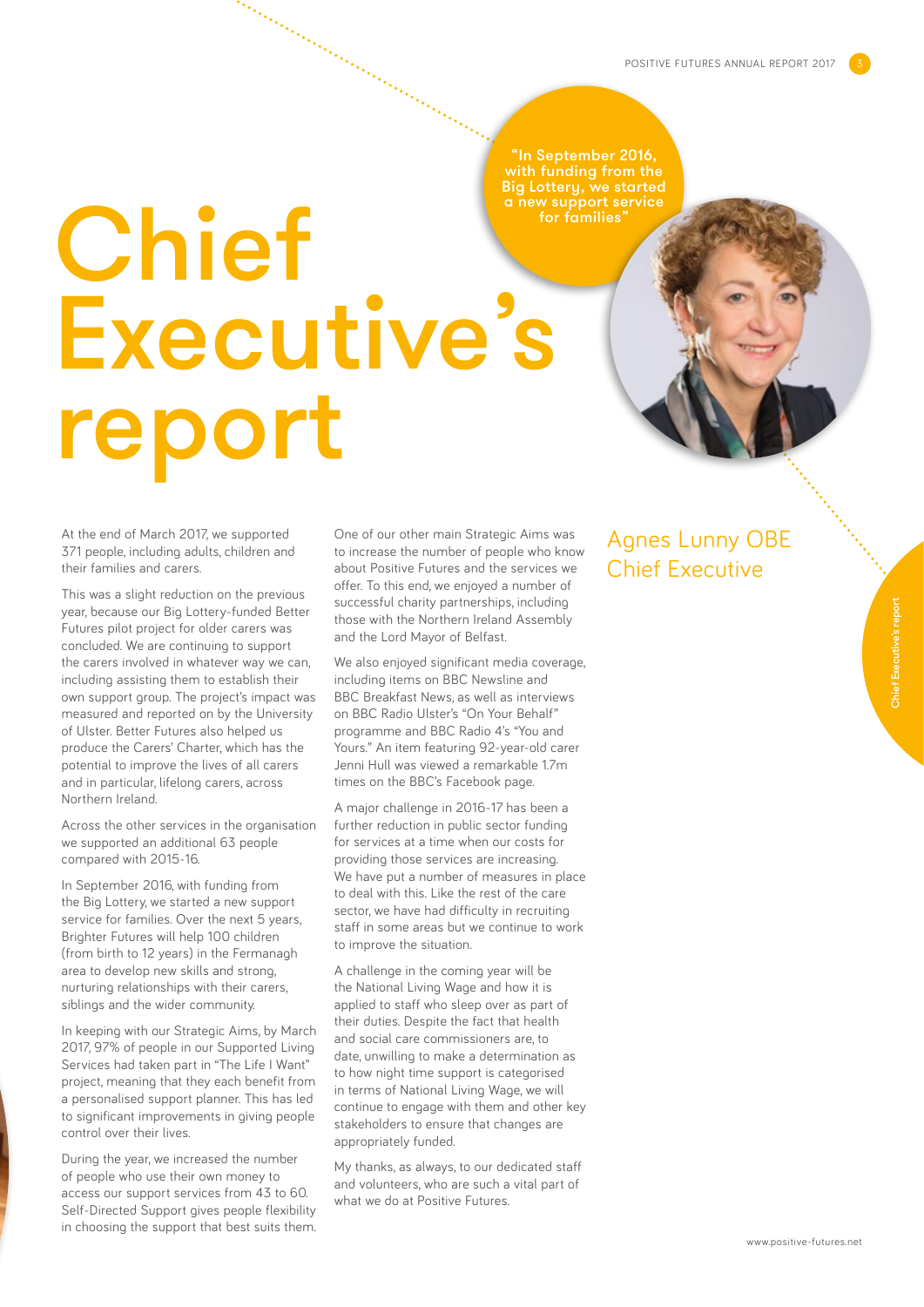# Speaking up for carers

Lifelong carers joined us at Parliament Buildings, Stormont, in June 2016 as we launched a blueprint for a better deal for carers across Northern Ireland. The Carers' Charter is a 12-point "bill of rights" which we have asked Health and Social Care Trusts and Government Departments to sign up to.

#### **It includes demands for:**

- A Carers' Bill for Northern Ireland,  similar to that enacted in England in 2014
- A simplified and more streamlined **—** Carers' Assessment
- A reduction in paperwork and bureaucracy **—**
- A single point of contact for carers  when dealing with statutory agencies.

Carers returned to Stormont in September to reinforce the point. A special event in the Senate Chamber enabled them to address relevant Assembly Committees with their concerns. Speakers included Sherol Matthews, who cares for her son William, Lynne Keery, whose son James has complex needs, and Positive Futures' Finance Director Liam Dorrian, whose three children have varying degrees of learning disability.

We also ensured that the media focused on carers' needs in 2016-17. Sherol spoke on BBC Radio 4's "You and Yours" programme

and on Belfast 89FM. Jenni Hull, who at the time was 92 years old, spoke to BBC Radio Ulster's "On Your Behalf" programme and BBC Newsline. She had cared for her son Martin, who is in his 50s and has Down's Syndrome and dementia, since his birth. Martin has since been admitted to residential care. The Newsline interview was viewed a staggering 1.7m times on the BBC's Facebook page.

in parameter of the contract of the contract of the contract of the contract of the contract of the contract of

The suspension of the Assembly and Executive in January 2017 limited what we could do to keep the issue of lifelong carers on the agenda at Stormont, but we have continued to lobby individual MLAs and all those with an interest in the subject.

Many older carers describe their caring duties as "non-stop."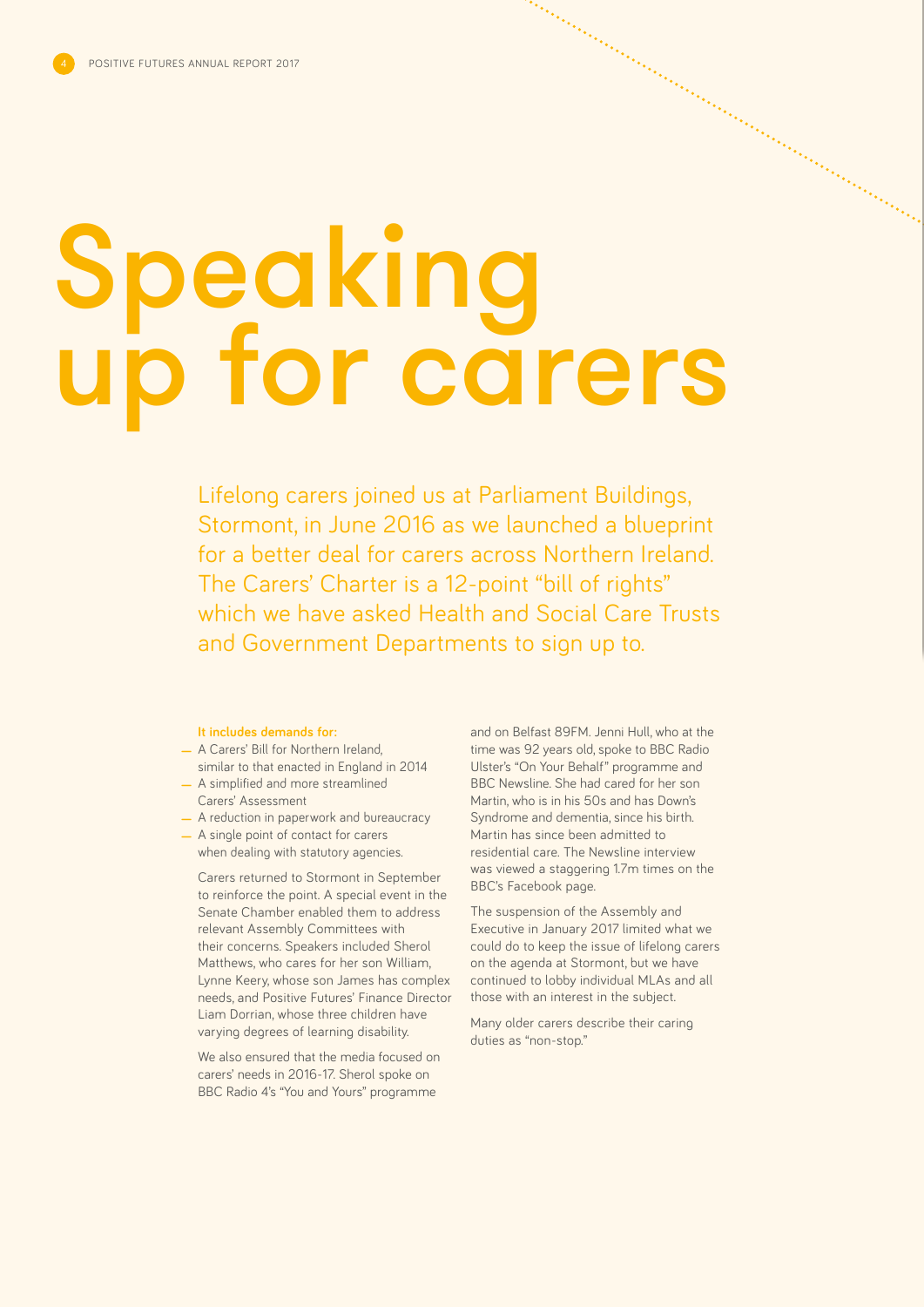

#### **Concerns we have heard from them include:**

"I was very despondent about what lay ahead for (my son). People are shocked when I say it, but we wished he would die before us."

"Health and social service staff have no idea what my daughter needs, and they have no time to find out."

"Society's attitude needs to change. When I told somebody recently that I was a retired teacher and a full-time carer, his eyes glazed over and he switched off. We're invisible."

All we're asking is that lifelong carers are recognised for the valuable contribution they make to society and that they don't have to battle "the system" on top of dealing with the needs of their loved ones.

#### **The Chief Executive of Positive Futures, Agnes Lunny, said:**

"For too long, society has paid lip service to the value of carers, without making any appreciable difference to their situation or wellbeing.

"All we're asking is that lifelong carers are recognised for the valuable contribution they make to society and that they don't have to battle "the system" on top of dealing with the needs of their loved ones.

"We need simplification of paperwork, a single point of contact for carers with Health and Social Services, and joinedup Government, so that Departments work together."

Green Party MLA Steven Agnew, who sponsored the Carers' Charter event at Parliament Buildings, said: "Carers are a precious resource and yet they receive little recognition. Many older carers are among the most vulnerable people in society, and they deserve our protection and respect. I'm proud to support this initiative."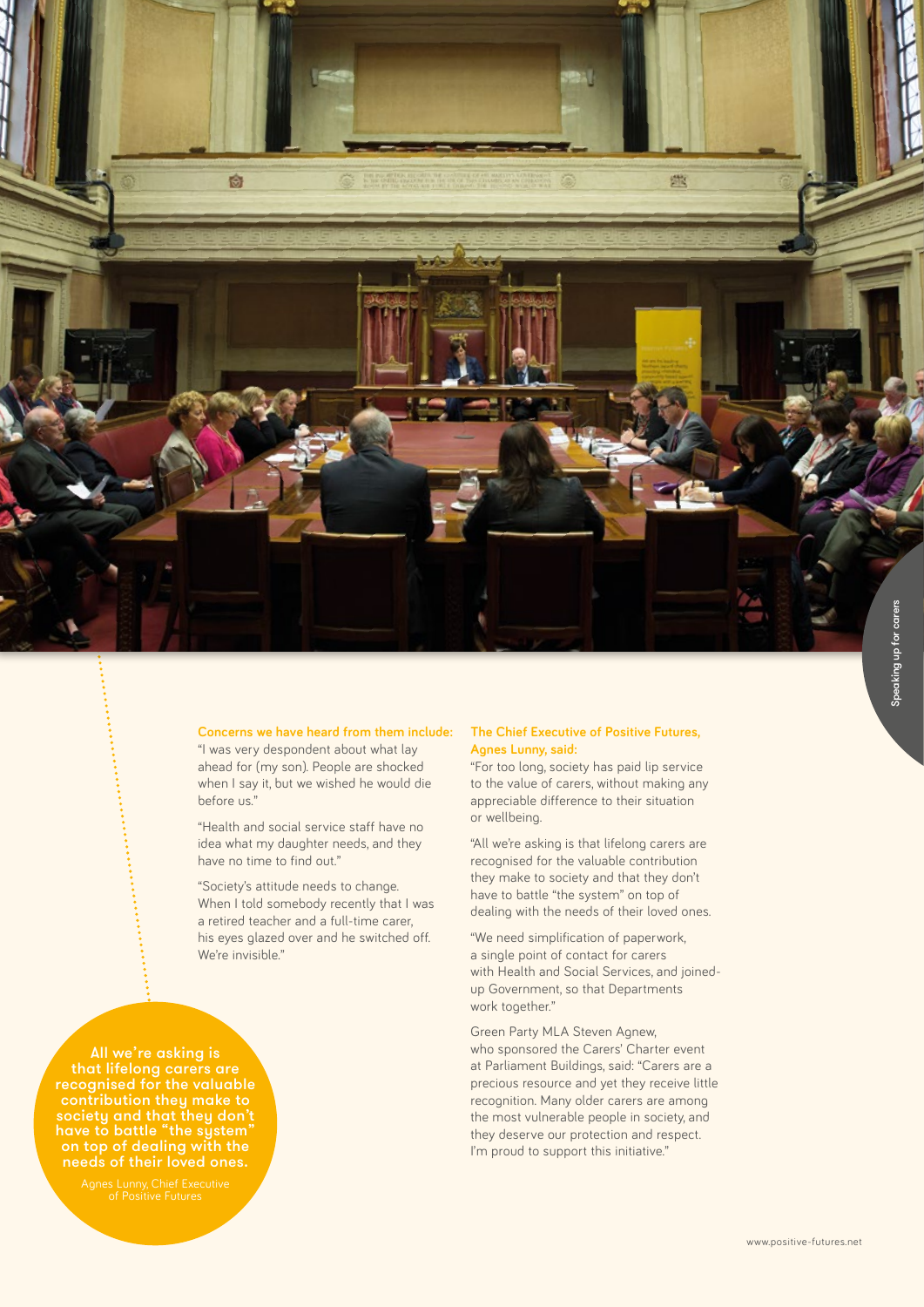

## Positive Futures comes of age

This year we celebrated our 21st birthday – and to mark the occasion we held a number of special events.

Perhaps the most spectacular celebration – in visual terms at least – was Parliament Buildings at Stormont being lit up yellow in our honour in October 2016. It marked the end of our year as the Northern Ireland Assembly's chosen charity.

Then, in early 2017, we were delighted to be the special guests of a number of Mayors and Council Chairs across Northern Ireland.

Our first stop was Lisburn and Castlereagh Council. At the Island Centre, the Mayor, Councillor Brian Bloomfield MBE, gave everyone a guided tour. He even involved two of the people we support in a demonstration of how the Mayor can silence any councillor's microphone. He showed us the Mayor's Parlour, recounting the rich history of the city.

A week later we celebrated with our Newry Services as we were hosted by Council Chairperson Gillian Fitzpatrick. Gillian, who has a background in mental health nursing, was interested to hear Majella Toner's story and to learn how Positive Futures had made such an impact on Majella's life.

Noel Curran, whom we also support in Newry, took the opportunity to have his photograph taken while wearing the Chair's chain of office.

In the year 2017-18 we would enjoy a welcome from a number of other councils. More on those visits in next year's Annual Report.

The hallmark of all the events, which involved a total of around 300 staff, volunteers, people we support, families and other guests, was the commitment and dedication of everyone who works for Positive Futures in making a real difference to people's lives.

#### **Our Chief Executive, Agnes Lunny, said:**

"It never ceases to humble and inspire me when I meet the wonderful staff and volunteers of Positive Futures and hear their stories and the stories of the people we support. The council receptions were a great opportunity to share those great stories with our hosts and with other guests at the events. It made me proud to be Chief Executive of this fabulous organisation.

"We thank the Mayors and Council Chairs who invited us and look forward to a continuing relationship with councils across Northern Ireland."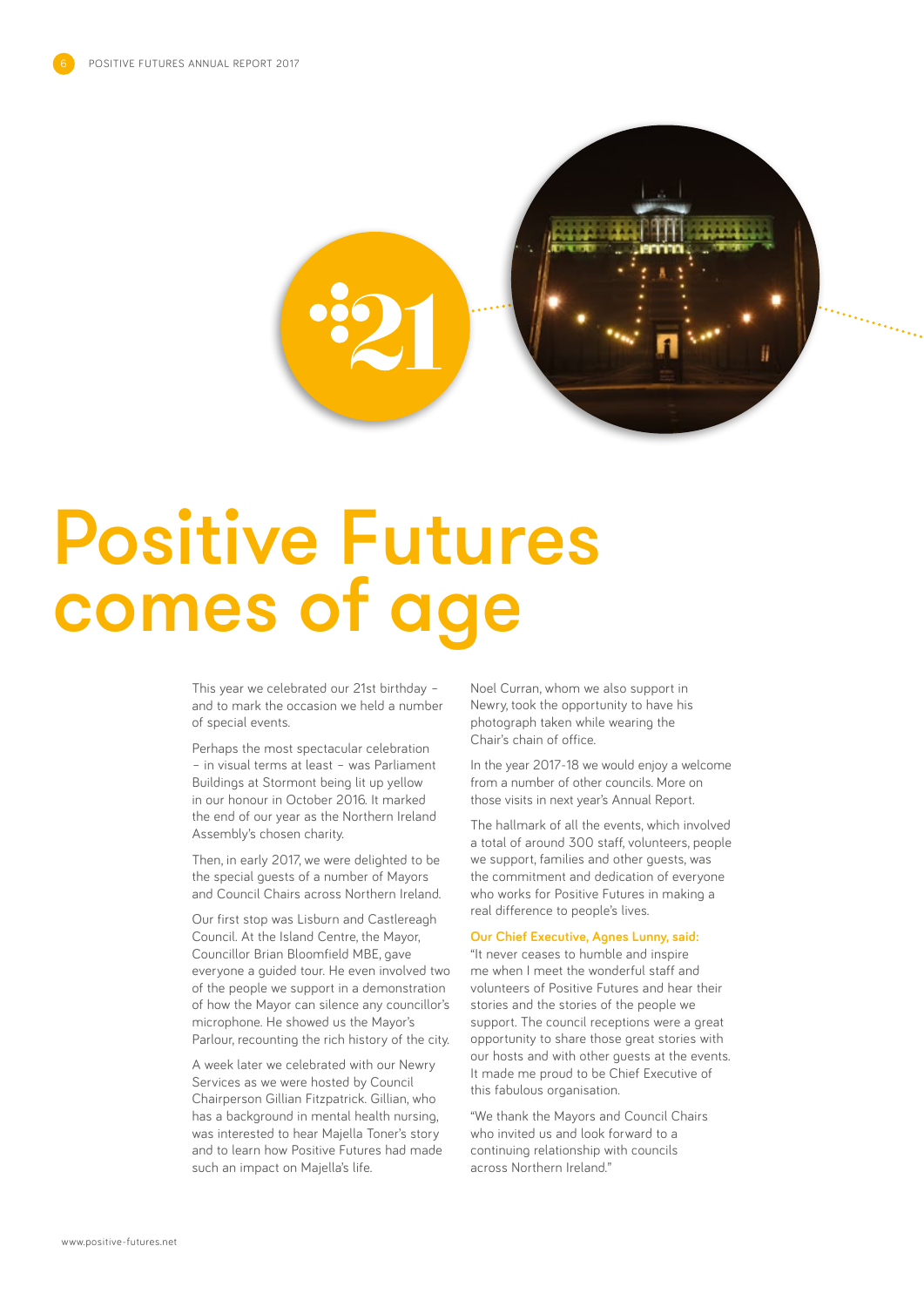# POSITIVE FUTURES ANNUAL REPORT 2016–17 7 Positive Futures comes of age

## POSITIVE FUTURES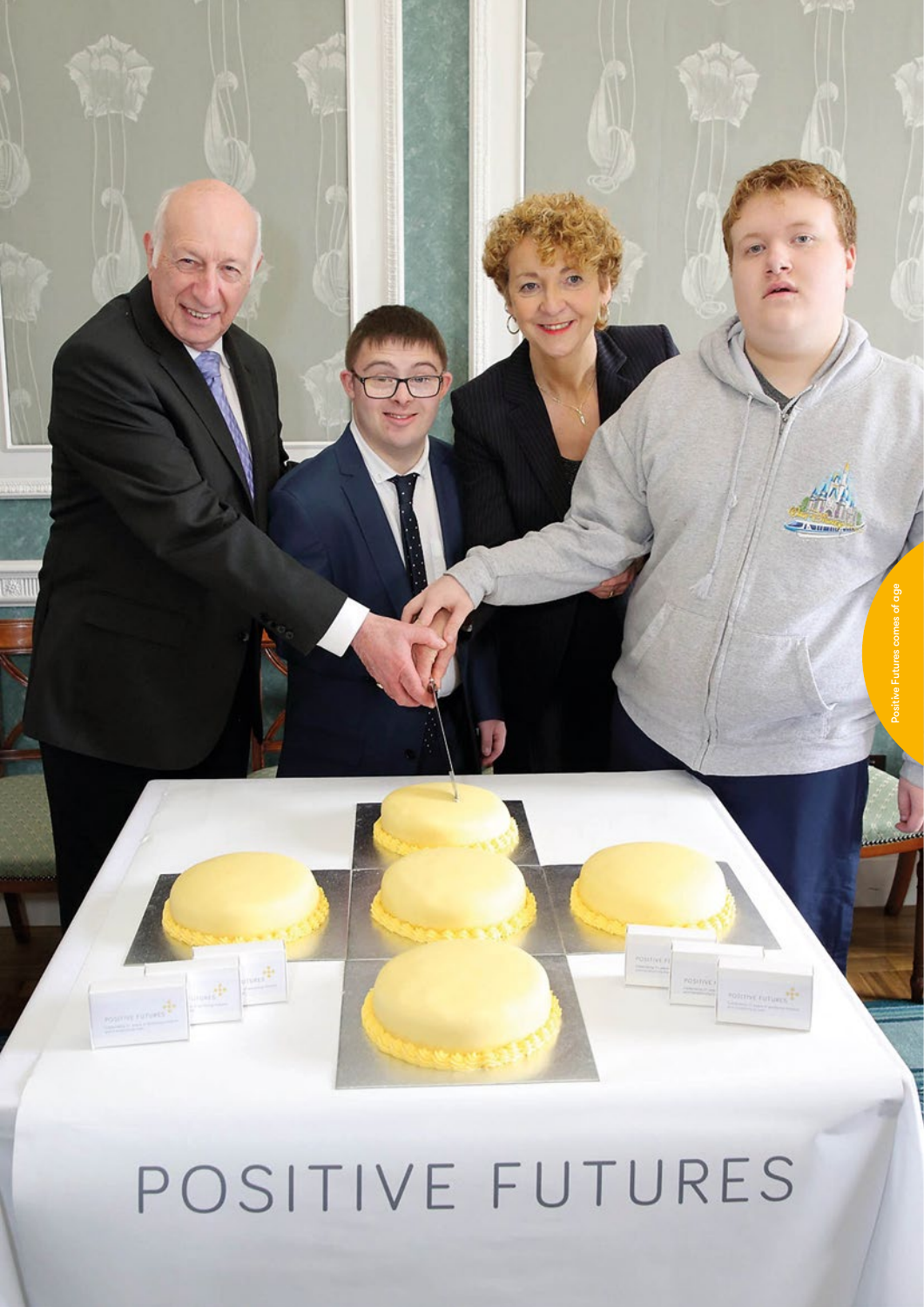# Lives transformed

At Positive Futures, our mission is to work together to achieve dreams and transform lives. The extent of that transformation can be remarkable, as the following two stories illustrate.

#### Jayne's story

By now, Jayne would almost certainly be living in a large institution in England or Scotland, far away from her home town.

Instead, Jayne, who has extremely complex needs, is living in her own house and is proud of having played a starring role in a theatrical production of High School Musical.

Since childhood she has been fascinated by High School Musical and in particular the character Sharpay. As the strapline on our logo says, we're in the business of achieving dreams and transforming lives, so we made it our mission to make her ambition come true.

Jayne, who's 20, has been supported by Positive Futures for three and a half years. It hasn't been easy for her or her support workers. Jayne has paranoid schizophrenia and an acquired learning disability caused by her mental health issues. She is affected by delusions and hallucinations, meaning that her behaviour can become extremely challenging.

Lack of provision in Northern Ireland means that people with Jayne's needs are often consigned to residential care across the water. Being in an alien environment cut off from family and friends simply heightens a person's isolation.

Darragh McCullagh, from our Positive Behaviour Support Team, says: "Jayne's ability to play a leading part in High School Musical is one example of how our bespoke support pays off.

When Jayne first came to us, the whole idea that she would be able to take part, never mind star, in a theatrical production would simply not even have been considered. Through the commitment of our staff and their determination to make Jayne's dream come true they supported her every Monday evening to go out to her drama group. She has a DVD of her performance that she's rightly very proud of."

Jayne also wanted to go to a club in the town where she lives. She visited during the day and the staff there very kindly showed her around the disco. Jayne visits the bar regularly (during the day), and she is aspiring to some night enjoying the clubbing experience. "To anyone else this might not seem like much," says Darragh, "but for Jayne, it's massive. We're increasingly seeing big things happening for her. Her staff team are devoted to her."

"Sometimes things don't work out, but we persevere. She is learning how to deescalate her elevated levels of anxiety and is continuously developing new coping strategies to manage challenging situations."

Jayne speaks very positively about how she lives, and mental health professionals involved with her care have remarked on what she has managed to achieve.

It just goes to prove that not having the word "can't" in our vocabulary makes a huge difference to the people we support.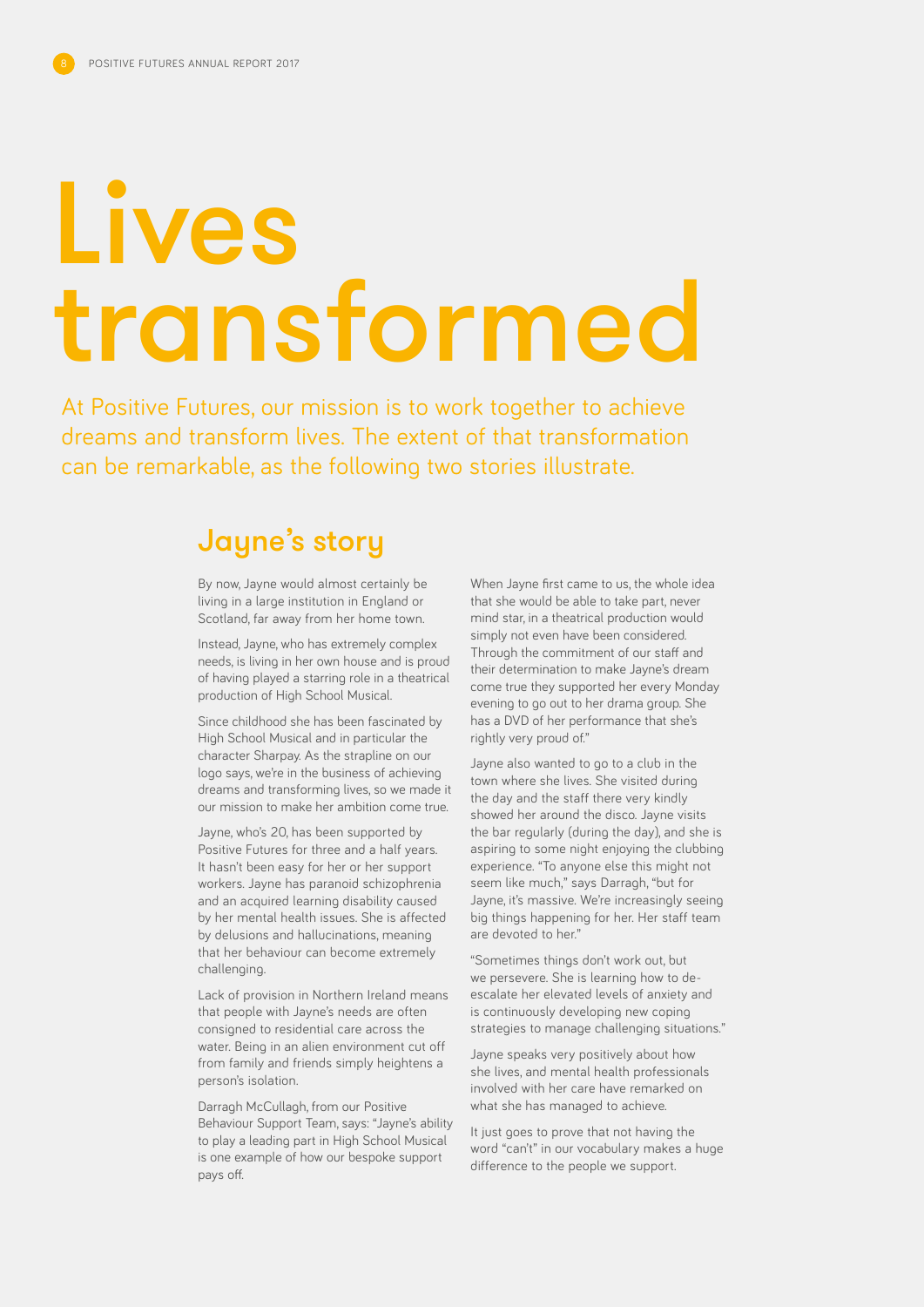Barry's ability to live his life on his own terms and to engage with the community would not have happened without Positive Futures and the dedication of his support staff.

#### Barry's story

a Kabupatèn Kabupatèn Kabupatèn Kabupatèn Kabupatèn Kabupatèn Kabupatèn Kabupatèn Kabupatèn Kabupatèn Kabupatèn

Barry has such a complex range of medical conditions and challenging behaviours that, until Positive Futures came into his life, he had effectively been regarded as someone for whom little could be done.

During his childhood, he lived in Muckamore Abbey Hospital and his future looked bleak. Because of his medical issues, which include uncontrolled epilepsy, he was not expected to survive. His challenging behaviour also meant that the idea of an independent life seemed out of the question.

Then, more than 20 years ago, Positive Futures entered the picture. Barry, who is now 45, lives in his own home and makes his own decisions. He has difficult days, as we all do, but his life is light years away from the existence some people expected him to have.

His Positive Futures staff team is devoted to him – to such an extent that some who have moved on to other jobs still keep in contact with him and visit him in his home in Bangor.

As a result of his past experiences, Barry has major difficulties trusting people. To gain that trust takes time and perseverance.

His likes and dislikes also have to be accommodated. He always wears a Superman shirt, for example, and it must be the right one – even if that means his support staff having to phone five different shops when buying a new one.

Barry was very close to his mother Molly, who died in 2014. It was a very difficult time for him and he still talks about her.

His support staff played a key role in helping him through the trauma. One of the high points of his week is visiting his brother Colin, who lives in Belfast.

Perhaps the most remarkable thing about Barry is his ability to recover from serious health setbacks.

"He's been at death's door a number of times," says Lynzi Bunting, Deputy Service Manager at our East Coast Supported Living Service, "but the following week he comes bouncing back. Any time he's in hospital, we continue to support him 24 hours a day to act as his voice and fight for his rights. Even though Barry has significant difficulties with verbal communication, his staff team understand what he's trying to communicate better than anyone else."

At home, a major part of Barry's daily life is ensuring that household chores are done properly. Cleaning windows, vacuuming, tidying, making tea – nothing is too much trouble. "He can peel a potato with a butter knife – and can do a better job of it than someone with a proper vegetable knife," says Lynzi.

In short, Barry's ability to live his life on his own terms and to engage with the community would not have happened without Positive Futures and the dedication of his support staff.

He's a great example of how everyone – regardless of the complexity of their need – can have a great life if they get the right support from the right people.

Barry is pictured with his Senior Support Worker Maria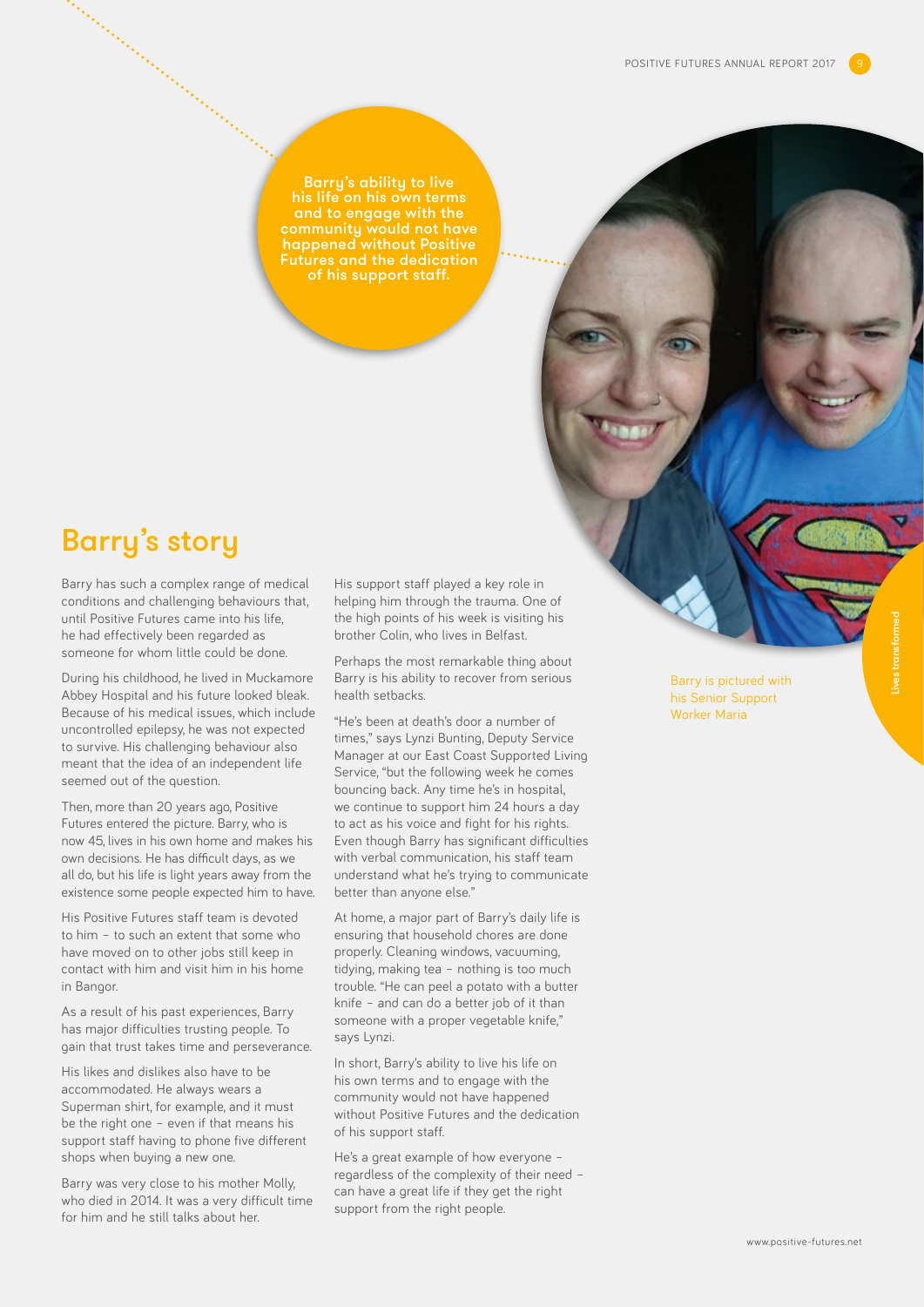## Making a difference

Volunteers are a vital part of what we do every day. We don't have the space to celebrate everyone's valuable contribution, so here is a small selection. Thank you to all those who give up their time to make a difference to the lives of the people we support.

#### Going the extra mile

Michael volunteered for a year with our Better Together Project and transformed the life of Thomas, an adult with a learning disability who had been identified as "hard to reach."

While all the Better Together volunteers do remarkable work, Michael went the extra mile – literally. He bought himself a bike and took up cycling so that he and Thomas could explore areas like Cave Hill and the Lagan Tow Path. He also signed up as a Positive Futures' driver to give Thomas the opportunity to go further afield, on fishing trips to Donaghadee and go-karting in Bangor.

When Thomas joined Better Together, he was very nervous about using public transport, to such an extent that he avoided travelling by bus. Michael supported him to overcome his fear. He is now able to travel by bus on his own and feels much more confident.

> Michael also supported Thomas with his budgeting skills, encouraging him to manage his money and keep track of his spending.

#### Donna's dedication

Donna has chalked up an impressive 200 hours of volunteering in just two years, despite having to study for her A Levels.

During the summer holidays she often volunteered every day. Even when her A Level studies were at their height, she tried to help out at least once a week. She has also encouraged two of her friends to follow in her footsteps as volunteers.

Lakeland Family Support Service Manager Tracey Armstrong said: "When I first met Donna she was quiet and shy, but keen to gain experience in working with young people. Volunteering has boosted her self-esteem and has given her the confidence to apply for university."

In her time with us, Donna has been willing to turn her hand to almost anything. She has been involved in cooking, swimming, arts and crafts, Zumba, pottery and accompanying young people to the cinema. She has even helped out with fundraising. Most of her work has been in group activities, but more recently Donna has volunteered on an individual basis with one young person we support.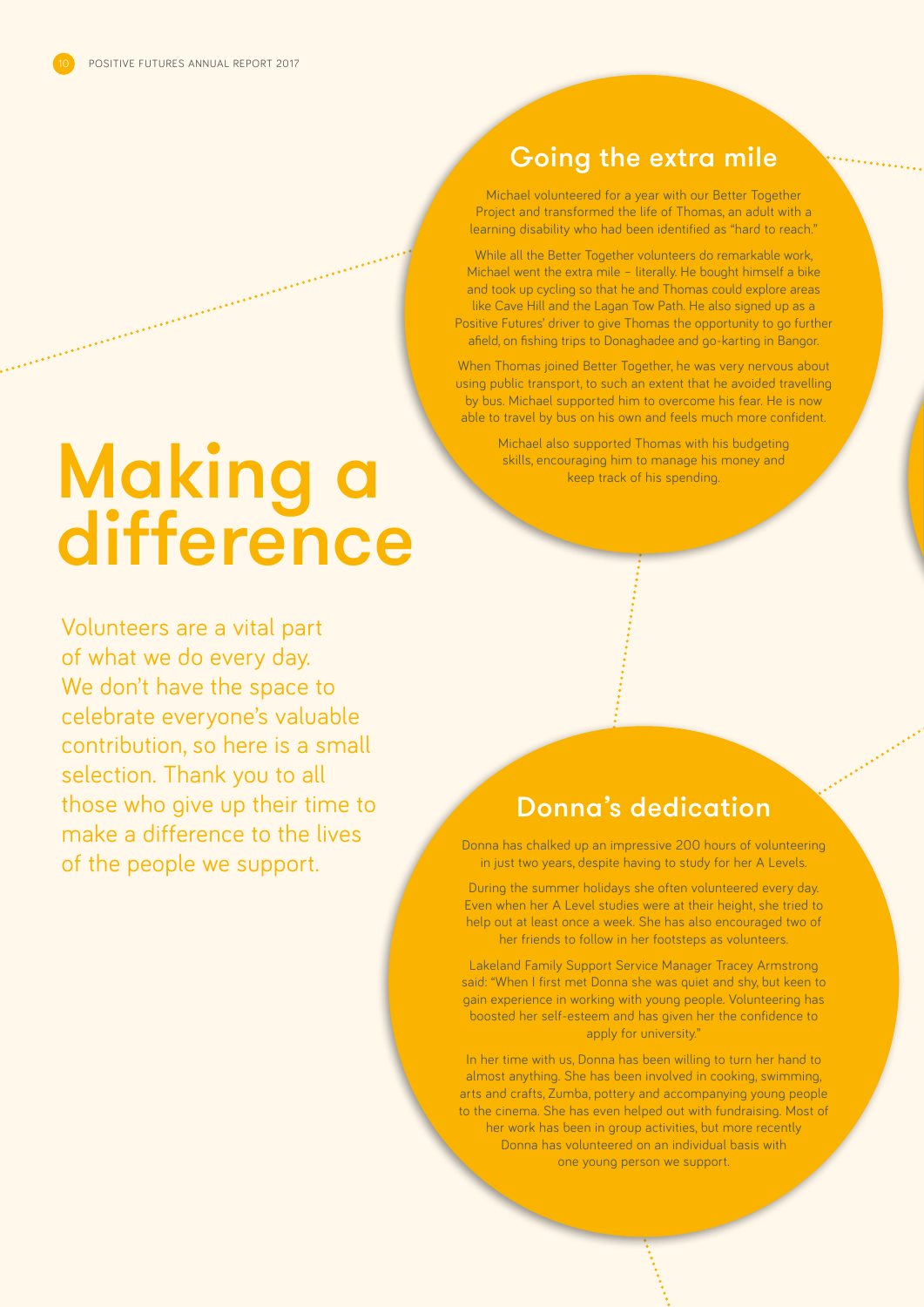#### Volunteers needed

At Positive Futures, we're always looking for volunteers.

We need people aged 16 and over, who are caring, friendly, responsible and have patience and understanding. Your background doesn't matter, although we will need references and an Access NI check.

If you prefer to work behind the scenes in roles like administration, fundraising, IT support or driving, you can still make a big difference to the lives of the people we support.

Find out more by visiting the volunteering page on our website www.positive-futures.net or email: volunteering@positive-futures.net.

#### You've got a friend…

Ruth has made a real difference to the life of Willie at our Windermere Supported Living Service. Willie has health and communication issues. Owing to his particular needs, he is sometimes unable to concentrate for extended periods. Ruth has spent evenings with Willie when he has not been able to engage much with her, but she has persevered.

When the two of them are out together, she introduces him as her friend.

The feeling is mutual. When Ruth appears, Willie smiles and waves, usually going straight to her bag to see what activities she has brought for them to do. They share an interest in arts and crafts, baking and going out for coffee. Ruth has also accompanied Willie on trips to the Continental Christmas Market and W5.

Willie relies heavily on his staff team, but such is his trust in Ruth that when they are out and about he is happy to leave the staff behind.

Even when Ruth was on university placement in Dublin and had to suspend her weekly visits, she made contact with Willie's staff team to say that she would soon be back and would like to volunteer her time again.

#### The art of volunteering

Dorothy Wyness has volunteering down to a fine art – to such an extent that the young people she supports have been involved in four major art exhibitions in the time she has been with us.

But her expertise in creativity is just one aspect of Dorothy's contribution to Positive Futures. She also helps with summer schemes and other activities and starts work early to ensure that everything is ready before the children arrive.

If the Service is short of volunteers she always helps out when she can, and is very supportive of other volunteers and staff.

Dorothy's input into the art group has helped the young people grow in self-confidence and emotional maturity. They are more patient with themselves and others and generally have a better understanding of the world around them.

One art exhibition was at the Long Gallery in Parliament Buildings, Stormont, where MLAs and local artists appreciated the young people's creative talent. One artist said the work was of such a high standard that it would not look out of place in a London exhibition.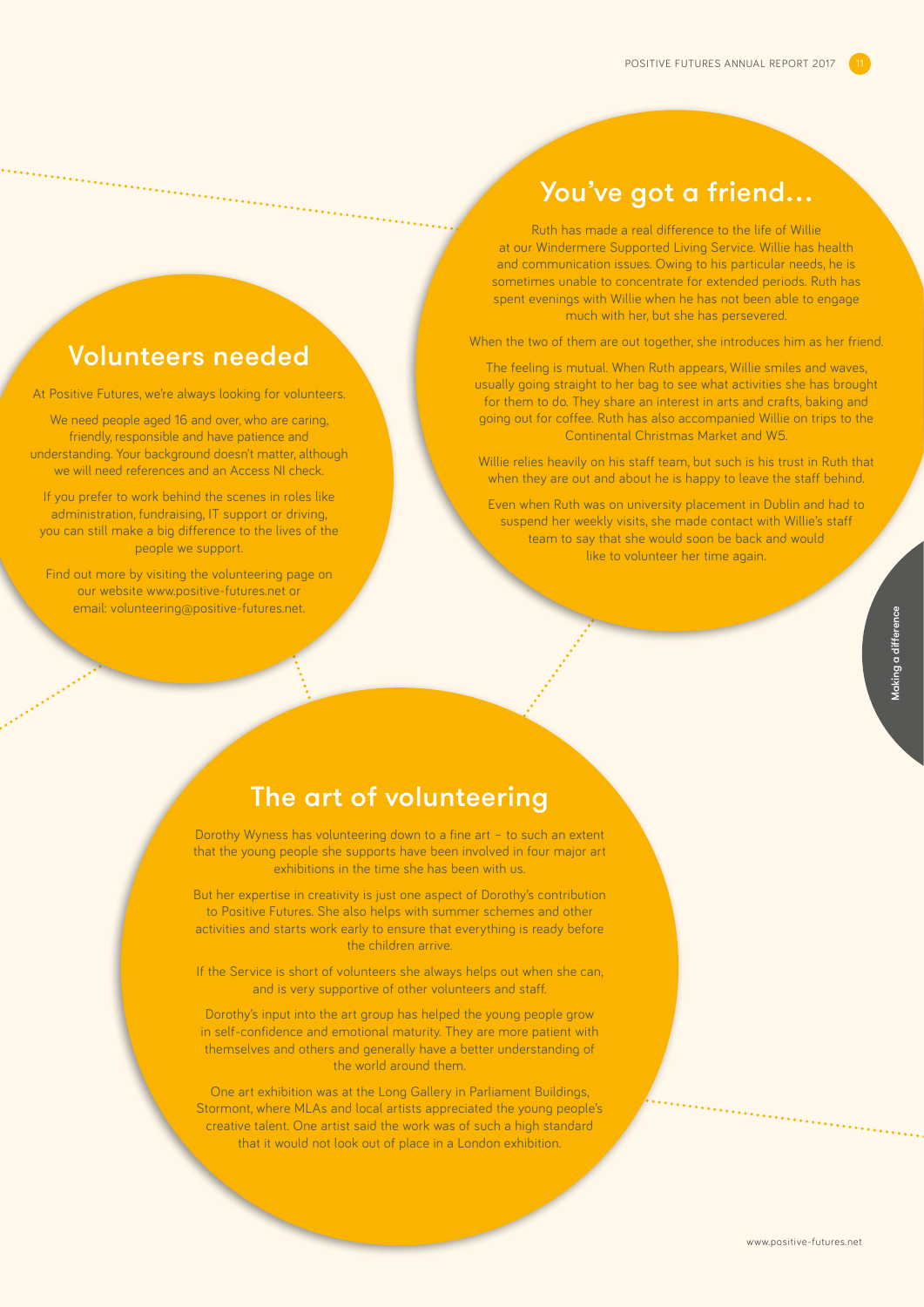

"We thank Max Mara for allowing us to be part of one of the biggest dates on the Northern Ireland social calendar in 2017

٠.,

## **Fundraising** in style

 $\cdots$ 

en en en en en de la companya de la companya de la companya de la companya de la companya de la companya de la

One of the biggest events on Northern Ireland's social calendar in 2017 – an exclusive show by Max Mara – benefited our work.

The show, at Belfast City Hall in March, featured the Max Mara Spring/Summer 2017 Collection. It was hosted by kind permission of the Lord Mayor Alderman Brian Kingston.

The night included a ballot for some superb prizes, kindly donated by Max Mara and other corporate supporters.

the company

Our Chief Executive, Agnes Lunny, said: "We're very grateful to the Lord Mayor for use of the beautiful surroundings of the City Hall. We thank Max Mara for allowing us to be part of one of the biggest dates on the Northern Ireland social calendar in 2017. We also extend our thanks to all the other corporate supporters who bought tickets or otherwise contributed to the success of the event."

www.positive-futures.net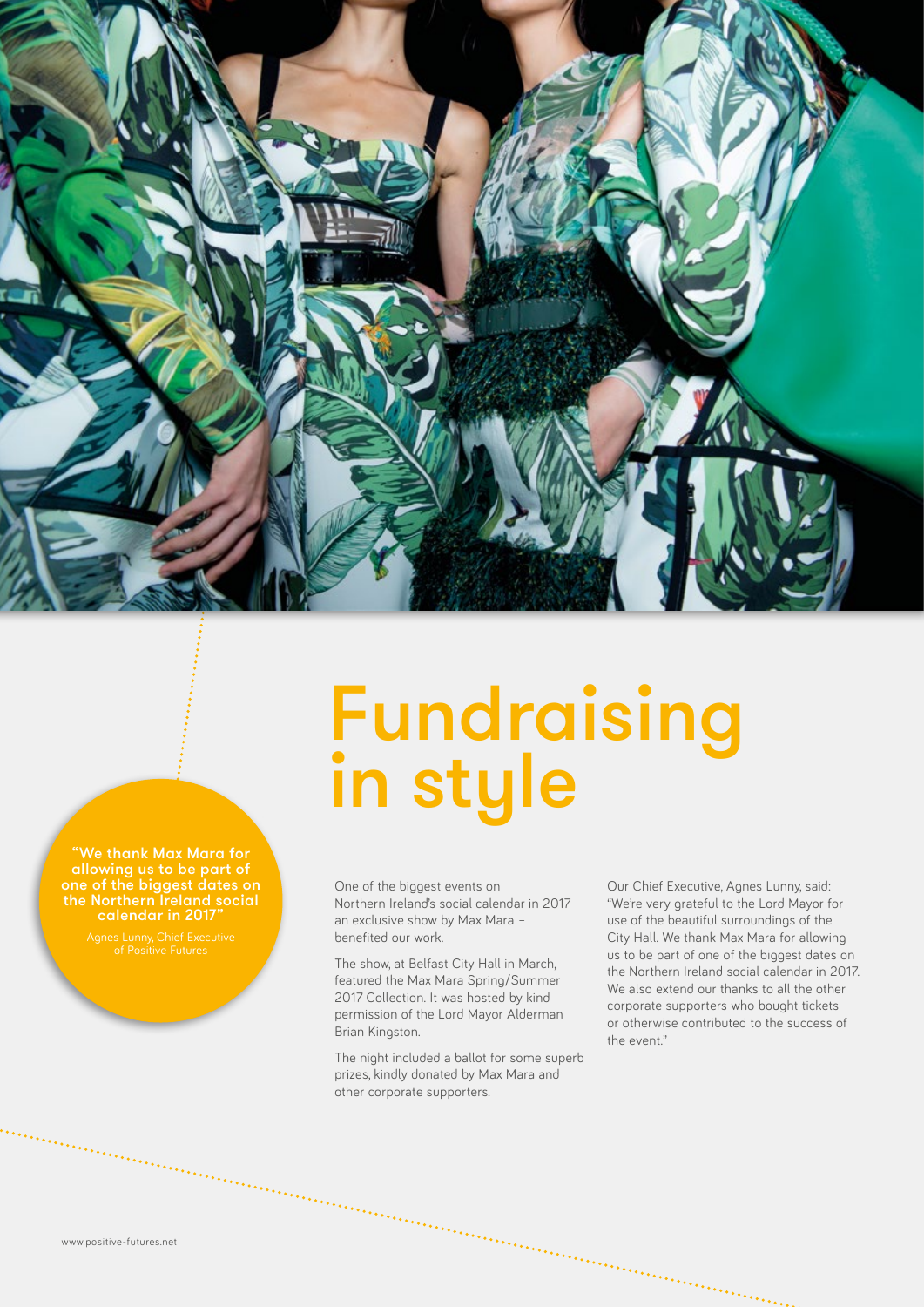#### Support we can bank on

Our Better Together Project, helping vulnerable and disadvantaged adults with a learning disability, has received a £5,000 boost from the Santander Foundation.

Better Together operates in socially deprived areas including north and west Belfast. It provides mentors for people who fall outside traditional employment, education or day support.

The Santander Foundation offers Discovery Grants to UK registered charities for projects that help disadvantaged people in local communities.

Agnes Lunny, Chief Executive of Positive Futures, said: "This grant will make a real difference to people's lives, particularly at a time when our funding from Government sources is under pressure from spending cuts. It will help people engage with other members of the community through social and leisure activities, thus reducing their isolation. Many of the people our organisation supports can feel like "forgotten people" in society."

Amy Slack, Manager at the Santander Foundation, said: "The Santander Foundation makes hundreds of donations every year to good causes throughout the UK. Our local branch is committed to playing a key part in the community and we are delighted to be supporting Positive Futures, and hope the donation makes a real difference to local people."

#### Santa's helpers were game for a laugh

Fans at the Ballinamallard v Glentoran game in December 2016 couldn't believe their eyes during the half time break.

Two teams of Positive Futures' elves took to the pitch to decide who would be the champions among Santa's Christmas helpers.

Fermanagh elves took on their rivals from Lisburn and Bangor in a five-a-side match during the break in the Irish Premier League game.

It was all part of our Elfy Living event, during which our Managing Director, Dermot Parsons, raises money by carrying out all his official duties in the week before Christmas, dressed as an elf and going by the name Tiny McJingles.

Dermot – at 6'5" in his stockinged feet – is the biggest elf on the block. Our Operations Director, Jo Corcoran, joined in the fun in 2016 by answering to the name Gingersnap Snoozysocks.



#### Music to our ears

Positive Futures was the chosen charity for the Hilden Beer and Music Festival in August 2016.

Our volunteers and staff provided face painting and other activities for children. We benefited from donations and from a ballot for donated prizes. Pictured are the event's headliner, award winning blues singer Kaz Hawkins, with young festival-goers Brent Donaldson and Joseph Walsh.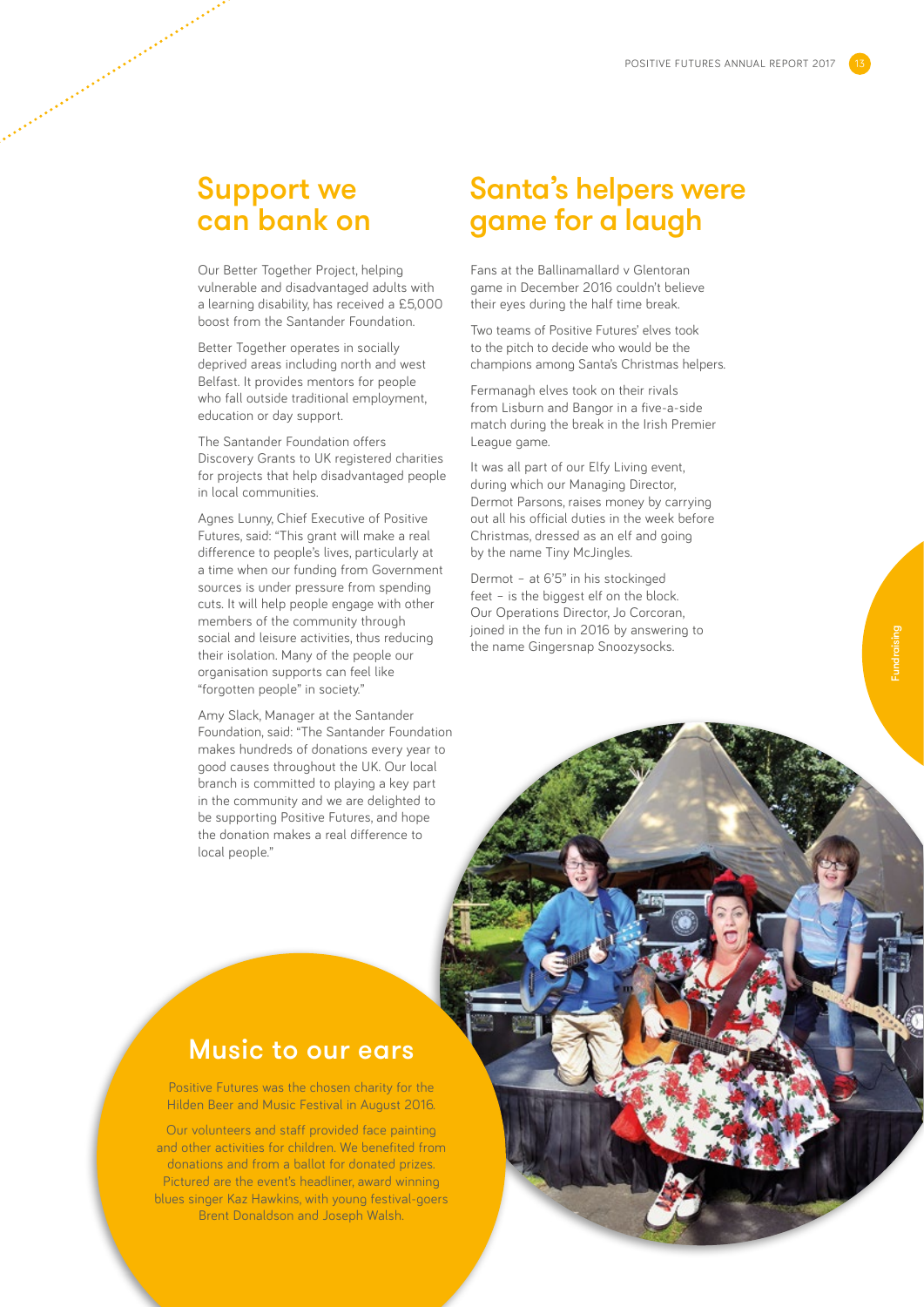### Meet the team

#### **Directors**



Agnes Lunny Chief Executive



Dermot Parsons Managing Director



Joanne Corcoran Operations Director



Gail Reavy HR Director



Liam Dorrian Finance Director

#### **Trustees**

Miriam Somerville (Chair) David McMillen Peter Shaw Anne Clydesdale (resigned from the Board 31.03.17) Karen Pearson Laurence Taggart John Alexander Gerardine Cunningham Ian Edwards (appointed to the Board 17.06.16) Mary Bryce (re-appointed to the Board 06.09.16) Carol Workman (appointed to the Board 06.09.16)



ASM (B) Ltd Chartered Accountants 20 Rosemary Street Belfast BT1 1QD

#### Company Secretary

Dawn Morrow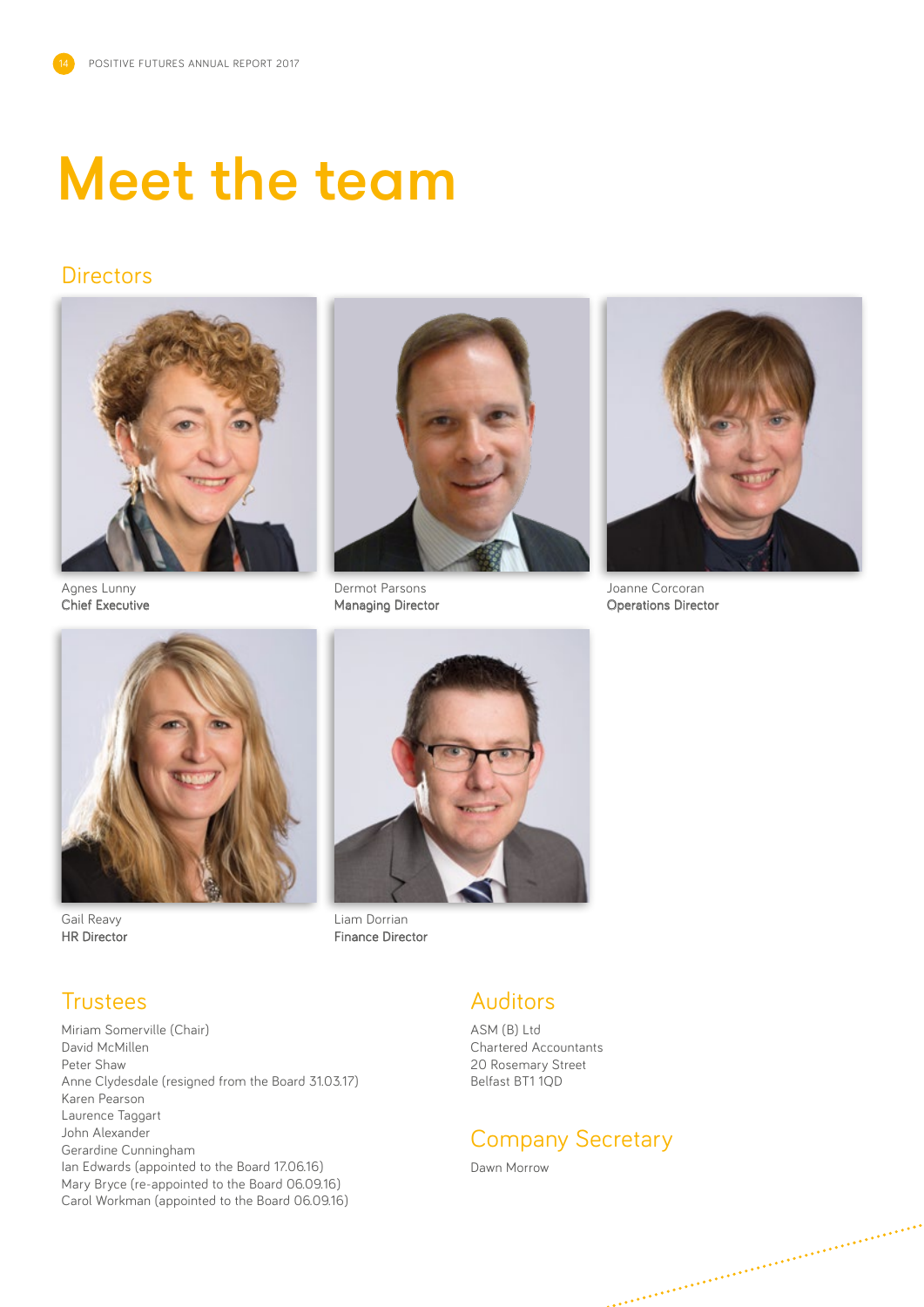## 2017 Finances

#### Incoming resources

| £48,965 |
|---------|
|         |

Total – £8,966,586

**77%**

**66% 25% 5%**

**1%**

**1%**

**1% 2%**

errette er en andere er en andere er en andere er en andere er en andere er en andere er en andere er en ander



#### Resources expended

|                                                                                                                                                                                                                                      | Total - £9.074.490 |
|--------------------------------------------------------------------------------------------------------------------------------------------------------------------------------------------------------------------------------------|--------------------|
| Other support costs <b>Manual Strategie Strategie Strategie Strategie Strategie Strategie Strategie Strategie Strategie Strategie Strategie Strategie Strategie Strategie Strategie Strategie Strategie Strategie Strategie Stra</b> |                    |
| Depreciation <b>E134,290</b>                                                                                                                                                                                                         |                    |
|                                                                                                                                                                                                                                      |                    |
|                                                                                                                                                                                                                                      |                    |
|                                                                                                                                                                                                                                      |                    |
|                                                                                                                                                                                                                                      |                    |
|                                                                                                                                                                                                                                      |                    |
|                                                                                                                                                                                                                                      |                    |
|                                                                                                                                                                                                                                      |                    |

errettiin toimus

. . . . . .



. . . . . .